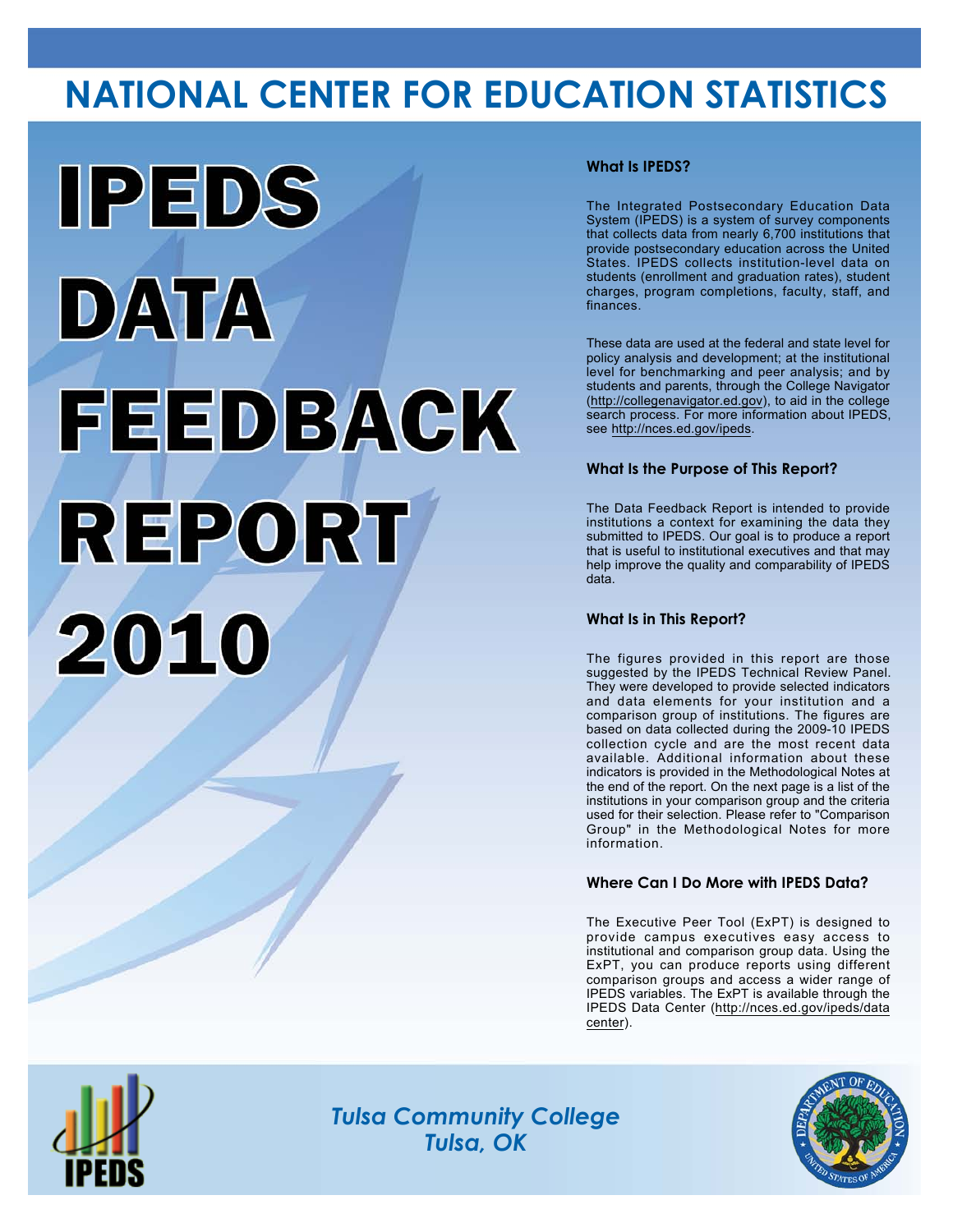# **COMPARISON GROUP**

Comparison group data are included to provide a context for interpreting your institution's statistics. If your institution did not define a Custom Comparison Group for this report by July 14, NCES selected a comparison group for you based on the institutional characteristics detailed immediately above the listing of the comparison group institutions. (If the Carnegie Classification of Institutions of Higher Education was used as an institutional characteristic in the definition of a comparison group, the 2005 Basic version was used.) The comparison group used in this report may not reflect your institution's peer group, or you may wish to compare your institution to other groups. The Executive Peer Tool (ExPT) [\(http://nces.ed.gov/ipeds/datacenter/\)](http://nces.ed.gov/ipeds/datacenter/) can be used to reproduce the figures in this report using different peer groups.

The custom comparison group chosen by Tulsa Community College includes the following 16 institutions:

- Austin Community College District (Austin, TX)
- Brevard Community College (Cocoa, FL)
- Columbus State Community College (Columbus, OH)
- Community College of Denver (Denver, CO)
- Des Moines Area Community College (Ankeny, IA)
- Houston Community College (Houston, TX)
- Lone Star College System (The Woodlands, TX)
- Metropolitan Community College Area (Omaha, NE)
- Oklahoma City Community College (Oklahoma City, OK)
- Owens Community College (Perrysburg, OH)
- Pima Community College (Tucson, AZ)
- Portland Community College (Portland, OR)
- Rose State College (Midwest City, OK)
- Salt Lake Community College (Salt Lake City, UT) Tarrant County College District (Fort Worth, TX)
- 
- Valencia Community College (Orlando, FL)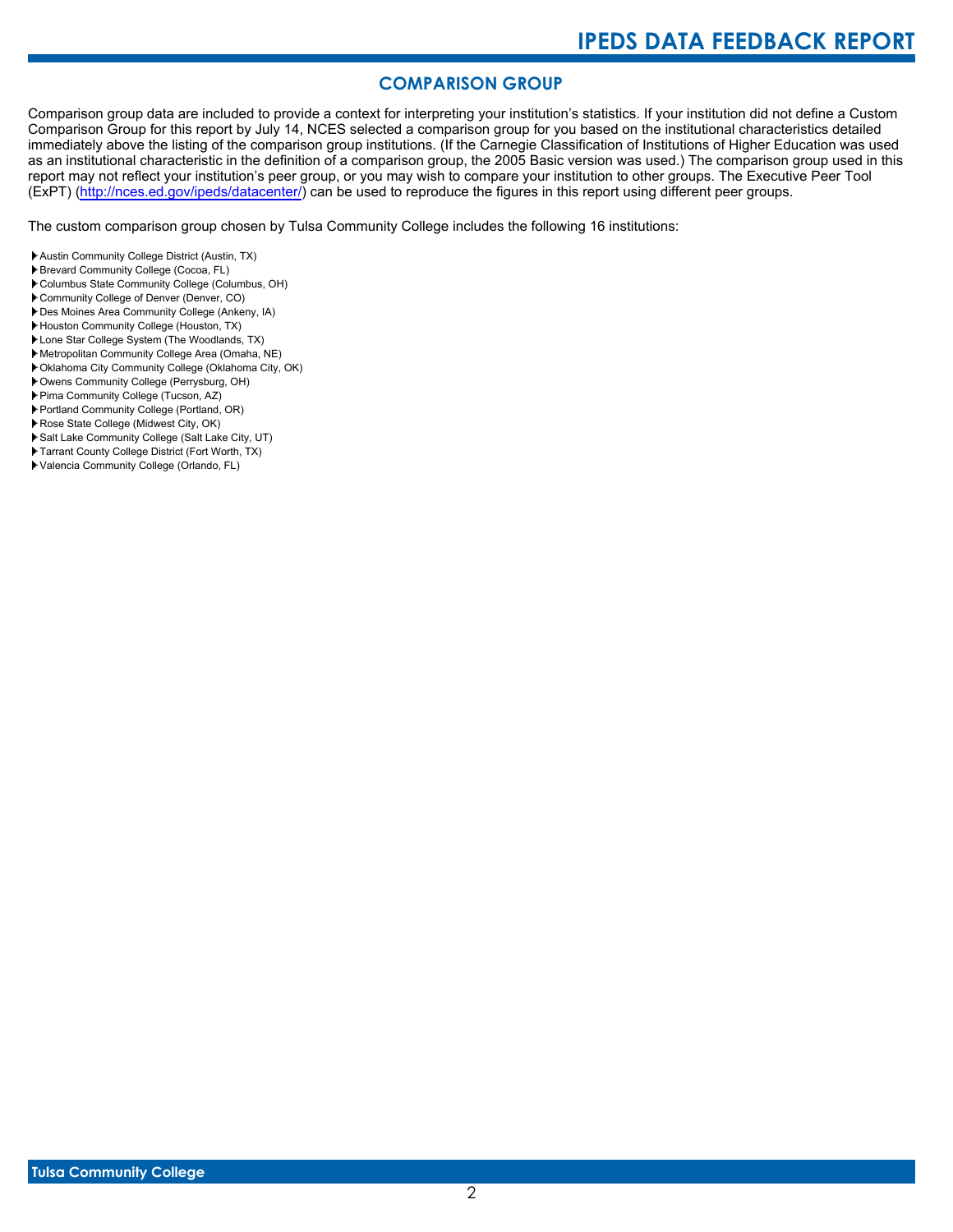#### **Figure 1. Percent of all students enrolled, by race/ethnicity and percent of students who are women: Fall 2009**



**The Comparison Group Median (N=16)** Comparison Group Median (N=16)

NOTE: For this survey year, institutions could report race and ethnicity using both 1977 (old) and 1997 (new) Office of Management and Budget categories. Categories shown in<br>this figure are derived by adding comparable cat **information about disaggregation of data by race and ethnicity, please see the Methodological Notes at the end of this report. Median values for the comparison group will not add to 100 percent. See "Use of Median Values for Comparison Group" in the Methodological Notes at the end of this report for how median values are determined. N is the number of institutions in the comparison group.**

**SOURCE: U.S. Department of Education, National Center for Education Statistics, Integrated Postsecondary Education Data System (IPEDS): Spring 2010, Fall Enrollment component.**

#### **Figure 2. Unduplicated 12-month headcount (2008-09), total FTE enrollment (2008-09), and full- and part-time fall enrollment (Fall 2009)**





**Your institution** Comparison Group Median (N=16)

**NOTE: For details on calculating full-time equivalent (FTE) enrollment, see Calculating FTE in the Methodological Notes at the end of this report. N is the number of institutions in the comparison group.**

**SOURCE: U.S. Department of Education, National Center for Education Statistics, Integrated Postsecondary Education Data System (IPEDS): Fall 2009, 12-month Enrollment component and Spring 2010, Fall Enrollment component.**



**The Your institution** Comparison Group Median (N=16)

**NOTE: N is the number of institutions in the comparison group. SOURCE: U.S. Department of Education, National Center for Education Statistics, Integrated Postsecondary Education Data System (IPEDS): Fall 2009, Completions component.**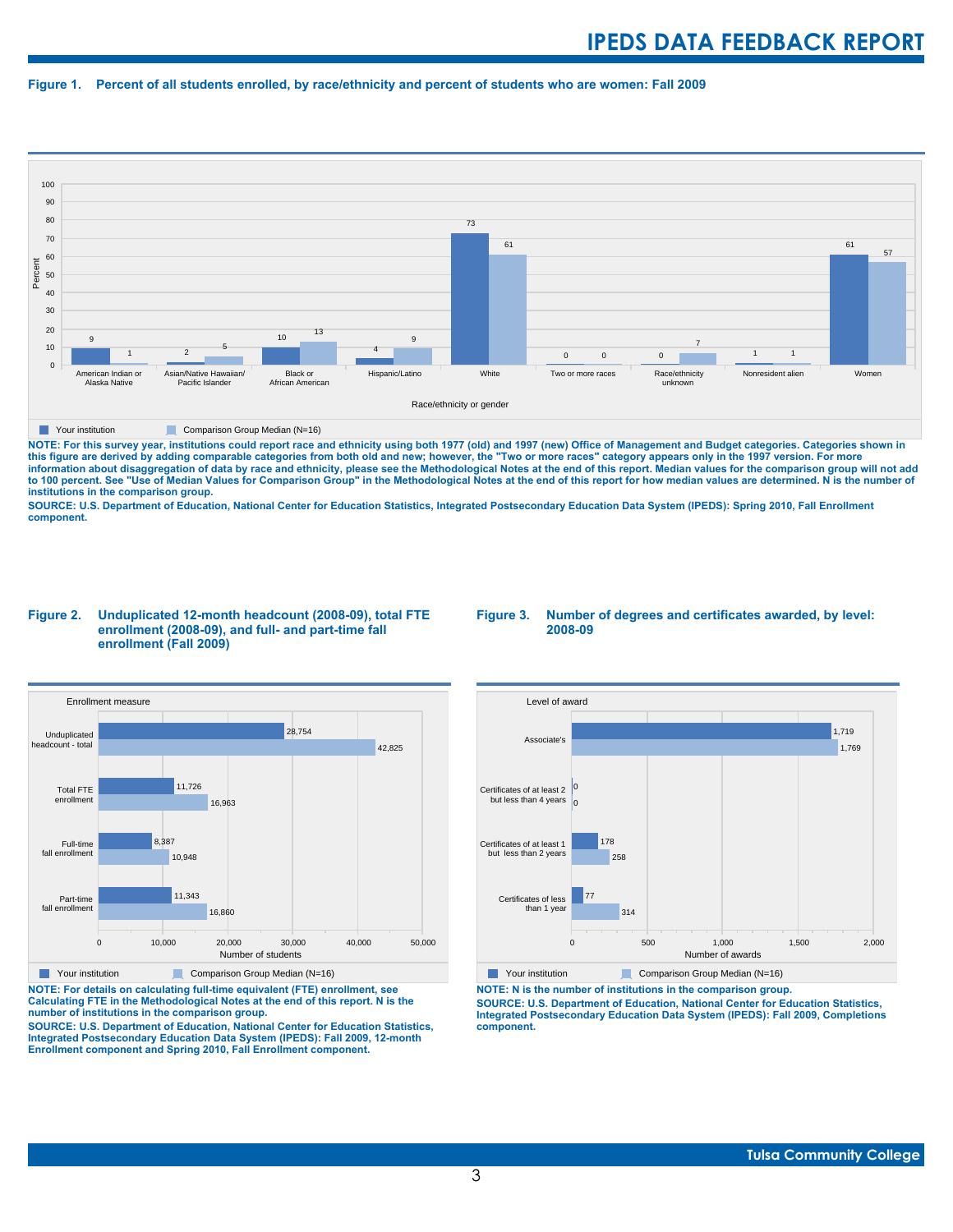**Figure 4. Academic year tuition and required fees for full-time, first-time, degree/certificate-seeking undergraduates: 2006-07--2009-10**



**NOTE: The tuition and required fees shown here are the lowest reported from the categories of in-district, in-state, and out-of-state. N is the number of institutions in the comparison group.**

**SOURCE: U.S. Department of Education, National Center for Education Statistics, Integrated Postsecondary Education Data System (IPEDS): Fall 2009, Institutional Characteristics component.**

#### **Figure 5. Average net price of attendance for full-time, first-time, degree/certificate-seeking undergraduate students receiving grant or scholarship aid: 2006-07--2008-09**



**NOTE: Average net price is for full-time, first-time, degree/certificate-seeking undergraduate students and is generated by subtracting the average amount of federal, state/local government, and institutional grant and scholarship aid from the total cost of attendance. Total cost of attendance is the sum of published tuition and required fees, books and supplies, and the weighted average room and board and other expenses. For more information, see the Methodological Notes at the end of this report. N is the number of institutions in the comparison group. SOURCE: U.S. Department of Education, National Center for Education Statistics, Integrated Postsecondary Education Data System (IPEDS): Fall 2009, Institutional Characteristics component; Spring 2010, Student Financial Aid component.**

#### **Figure 6. Percent of full-time, first-time degree/certificate-seeking undergraduate students who received grant or scholarship aid from the federal government, state/local government, or the institution, or loans, by type of aid: 2008-09**



**NOTE: Any grant aid above includes grant or scholarship aid from the federal government, state/local government, or the institution. Federal grants includes Pell grants and other federal grants. Any loans includes federal loans and other loans to students. For details on how students are counted for financial aid reporting, see Cohort Determination in the Methodological Notes at the end of this report. N is the number of institutions in the comparison group.**

**SOURCE: U.S. Department of Education, National Center for Education Statistics, Integrated Postsecondary Education Data System (IPEDS): Spring 2010, Student Financial Aid component.**

#### **Figure 7. Average amounts of grant or scholarship aid from the federal government, state/local government, or the institution, or loans received, by full-time, first-time degree/certificate-seeking undergraduate students, by type of aid: 2008-09**



**NOTE: Any grant aid above includes grant or scholarship aid from the federal government, state/local government, or the institution. Federal grants includes Pell grants and other federal grants. Any loans includes federal loans and other loans to students. Average amounts of aid were calculated by dividing the total aid awarded by the total number of recipients in each institution. N is the number of institutions in the comparison group.**

**SOURCE: U.S. Department of Education, National Center for Education Statistics, Integrated Postsecondary Education Data System (IPEDS): Spring 2010, Student Financial Aid component.**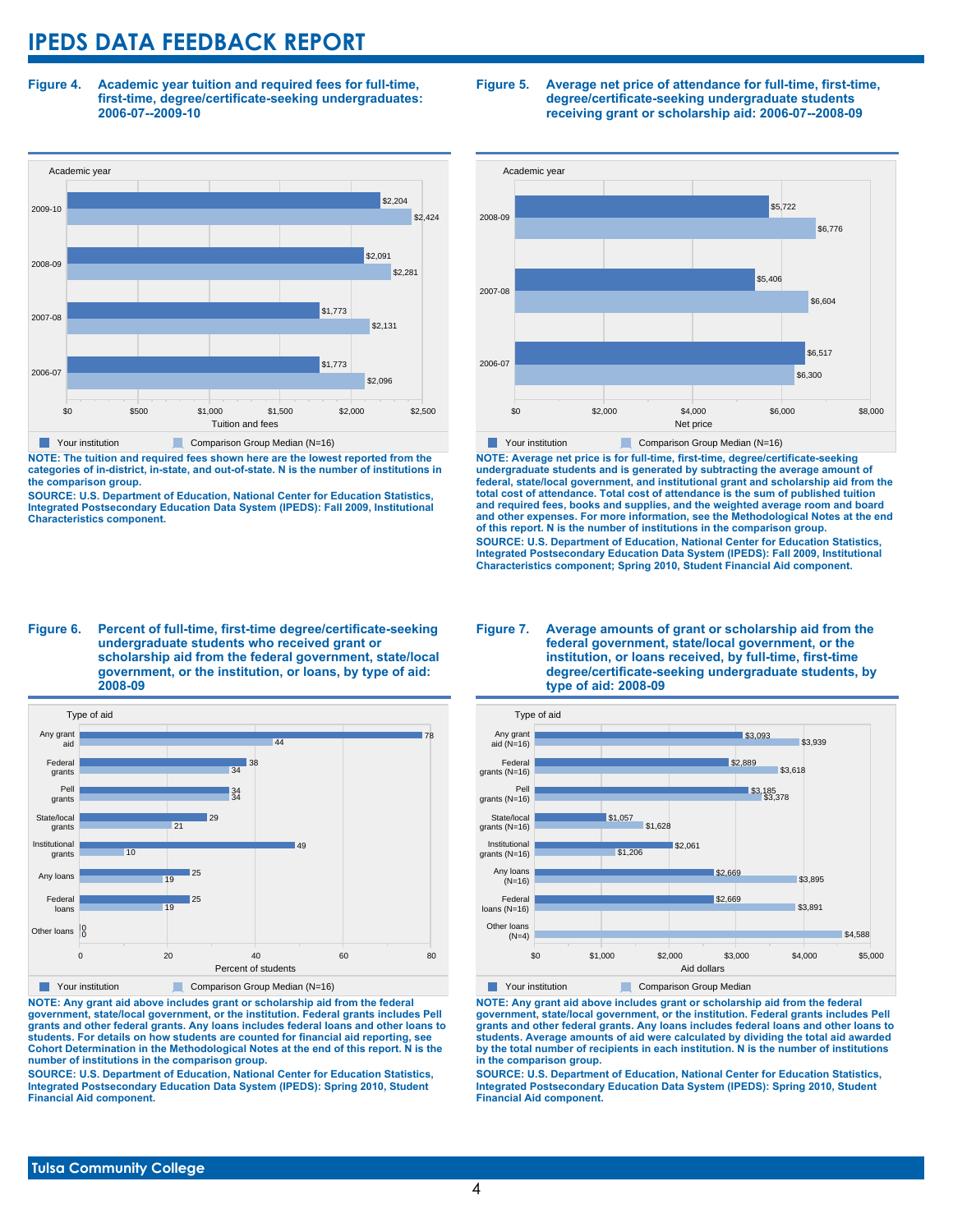**Figure 8. Percent of all undergraduates receiving aid by type of aid: 2008-09**

**Figure 9. Average amount of aid received by all undergraduates, by type of aid: 2008-09**



**NOTE: Any grant aid above includes grant or scholarship aid from the federal government, state/local government, the institution, or other sources. Federal loans includes only federal loans to students. N is the number of institutions in the comparison group.**

**SOURCE: U.S. Department of Education, National Center for Education Statistics, Integrated Postsecondary Education Data System (IPEDS): Spring 2010, Student Financial Aid component.**



**NOTE: Any grant aid above includes grant or scholarship aid from the federal government, state/local government, the institution, or other sources. Federal loans includes federal loans to students. Average amounts of aid were calculated by dividing the total aid awarded by the total number of recipients in each institution. N is the number of institutions in the comparison group.**

**SOURCE: U.S. Department of Education, National Center for Education Statistics, Integrated Postsecondary Education Data System (IPEDS): Spring 2010, Student Financial Aid component.**





**NOTE: Graduation rate cohort includes all full-time, first-time, degree/certificateseeking undergraduate students. Entering class includes all students coming to the institution for the first time. Graduation and transfer-out rates are the Student Rightto-Know rates. Only institutions with a mission to prepare students to transfer are required to report transfers out. Retention rates are measured from the fall of first enrollment to the following fall. For more information, see the Methodological Notes. N is the number of institutions in the comparison group.**

**SOURCE: U.S. Department of Education, National Center for Education Statistics, Integrated Postsecondary Education Data System (IPEDS): Spring 2010, Graduation Rates component and Fall Enrollment component.**

#### **Figure 11. Graduation rates of full-time, first-time, degree/ certificate-seeking undergraduates within normal time, and 150% and 200% of normal time to completion: 2005 cohort**



**NOTE: The 150% graduation rate is the Student Right-to-Know (SRK) rates; the Normal time and 200% rates are calculated using the same methodology. For more information see the Methodological Notes at the end of the report. N is the number of institutions in the comparison group.**

**SOURCE: U.S. Department of Education, National Center for Education Statistics, Integrated Postsecondary Education Data System (IPEDS): Spring 2010, 200% Graduation Rates component.**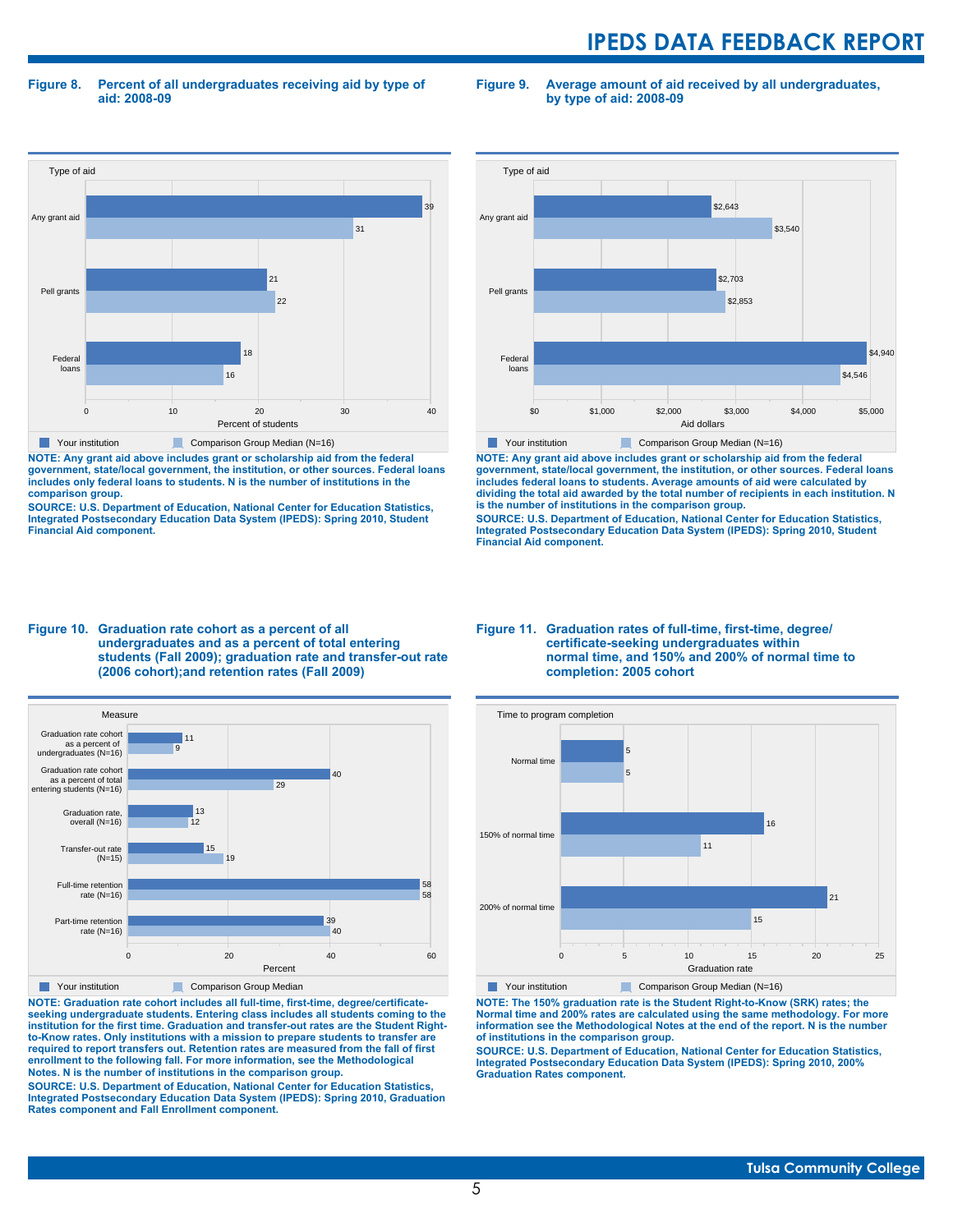### **Figure 12. Full-time equivalent staff, by assigned position: Fall 2009**



**NOTE: Graduate assistants are not included in this figure. For information on the calculation of FTE of staff, see the Methodological Notes. N is the number of institutions in the comparison group.**

**SOURCE: U.S. Department of Education, National Center for Education Statistics, Integrated Postsecondary Education Data System (IPEDS): Winter 2009-10, Human Resources component.**

#### **Figure 13. Average salaries of full-time instructional staff equated to 9-month contracts, by academic rank: Academic year 2009-10**



**NOTE: Average full-time instructional staff salaries for 11/12-month contracts were equated to 9-month average salaries by multiplying the 11/12-month salary by .8182. Salaries based on less than 9-month contracts are not included. Medical school salaries are not included. N is the number of institutions in the comparison group. Medians are not reported for comparison groups with less than three values. SOURCE: U.S. Department of Education, National Center for Education Statistics, Integrated Postsecondary Education Data System (IPEDS): Winter 2009-10, Human Resources component.**

#### **Figure 14. Percent distribution of core revenues, by source: Fiscal year 2009**



**NOTE: The comparison group median is based on those members of the comparison group that report finance data using the same accounting standards as the comparison institution. For a detailed definition of core revenues, see the Methodological Notes. N is the number of institutions in the comparison group. SOURCE: U.S. Department of Education, National Center for Education Statistics, Integrated Postsecondary Education Data System (IPEDS): Spring 2010, Finance component.**

#### **Figure 15. Core expenses per FTE enrollment, by function: Fiscal year 2009**



**NOTE: The comparison group median is based on those members of the comparison group that report finance data using the same accounting standards as the comparison institution. Expenses per full-time equivalent (FTE) enrollment, particularly instruction, may be inflated because finance data includes all core expenses while FTE reflects credit activity only. For details on calculating FTE enrollment and a detailed definition of core expenses, see the Methodological Notes. N is the number of institutions in the comparison group. SOURCE: U.S. Department of Education, National Center for Education Statistics, Integrated Postsecondary Education Data System (IPEDS): Fall 2009, 12-month Enrollment component and Spring 2010, Finance component.**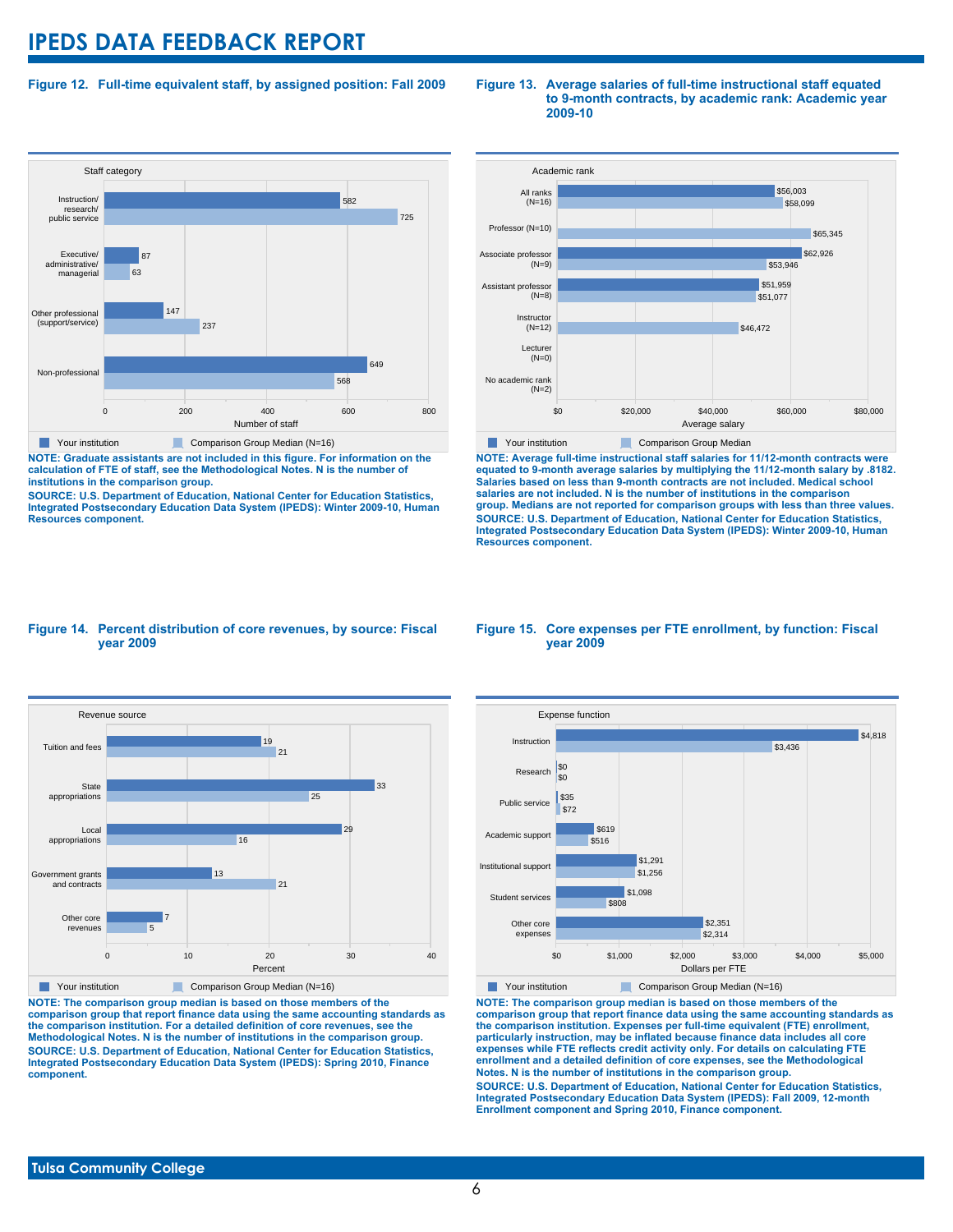# **METHODOLOGICAL NOTES**

#### **Overview**

This report is based on data supplied by institutions to IPEDS during the 2009-10 survey year. Response rates exceeded 99 percent for most surveys. Detailed response tables are included in IPEDS First Look reports, which can be found at [http://nces.ed.gov/pubsearch/getpubcats.asp?sid=010.](http://nces.ed.gov/pubsearch/getpubcats.asp?sid=010)

#### **Use of Median Values for Comparison Group**

The value for the comparison institution is compared to the median value for the comparison group for each statistic included in the figure. If more than one statistic is presented in a figure, the median values are determined separately for each indicator or statistic. Medians are not reported for comparison groups with less than three values. Where percentage distributions are presented, median values may not add to 100 percent. Through the ExPT, users have access to all of the data used to create the figures included in this report.

#### **Missing Statistics**

If a statistic is not reported for your institution, the omission indicates that the statistic is not relevant to your institution and the data were not collected. As such, not all notes listed below may be applicable to your report.

#### **Use of Imputed Data**

All IPEDS data are subject to imputation for total (institutional) and partial (item) nonresponse. If necessary, imputed values were used to prepare your report.

#### **Data Confidentiality**

IPEDS data are not collected under a pledge of confidentiality.

#### **Disaggregation of Data by Race/Ethnicity**

When applicable, some statistics are disaggregated by race/ethnicity. Between survey years 2008-09 and 2010-11, the categories used for the collection and reporting of race/ethnicity data in IPEDS are transitioning to those developed in 1997 by the Office of Management and Budget, and institutions may report using either those categories, the older (1977) categories, or a mixture of both. Therefore, during the transition, only derived categories that present comparable data will be displayed. Detailed information about these changes can be found at <http://nces.ed.gov/ipeds/reic/resource.asp>.

#### **Postbaccalaureate Degree Categories**

In 2008-09 IPEDS, new postbaccalaureate degree categories were introduced as optional. The new categories are Doctor's degree-Research/scholarship, Doctor's degree-Professional practice, and Doctor's degree-Other. In addition, the First-professional degree and certificate categories and the single Doctor's degree category are being phased out. During the transition period, all First-professional students are reflected as graduate students, all First-professional degrees awarded are reflected as Doctor's degrees, and all Doctor's degrees reported under the new categories are aggregated under a single Doctor's degree category, so that data reported by all institutions are comparable.

#### **Cohort Determination for Reporting Student Financial Aid and Graduation Rates**

Student cohorts for reporting Student Financial Aid and Graduation Rates data are based on the reporting type of the institution. For institutions that report based on an academic year (those operating on standard academic terms), student counts and cohorts are based on fall term data. Student counts and cohorts for program reporters (those that do not operate on standard academic terms) are based on unduplicated counts of students enrolled during a full 12-month period.

#### **Description of Statistics Used in the Figures**

#### *Average Net Price of Attendance*

Average net price is calculated for full-time, first-time degree/certificateseeking undergraduates who received grant or scholarship aid from the federal government, state/local government, or the institution anytime during the full aid year. Other sources of grant aid are excluded. Average net price is generated by subtracting the average amount of federal, state/local government, and institutional grant and scholarship aid from the total cost of attendance. Total cost of attendance is the sum of published tuition and required fees (lower of in-district or in-state for public institutions), books and supplies, and the weighted average room and board and other expenses.

#### *Core Expenses*

Core expenses for public institutions using the Governmental Accounting Standards Board (GASB) standards include expenses for instruction, research, public service, academic support, institutional support, student services, operation and maintenance of plant, depreciation, interest, scholarships and fellowships, other expenses, and nonoperating expenses. Core expenses for private, not-for-profit and for-profit, and a small number of public institutions reporting under the Financial Accounting Standards Board (FASB) standards include expenses for instruction, research, public service, academic support, student services, institutional support, net grant aid to students, and other expenses. For all institutions, core expenses exclude expenses for auxiliary enterprises (e.g., bookstores, dormitories), hospitals, and independent operations. Expenses for operation and maintenance of plant, depreciation, and interest for GASB institutions are included in other core expenses, but are allocated to each of the other functions for FASB institutions.

#### *Core Revenues*

Core revenues for public institutions reporting under GASB standards include tuition and fees; government appropriations (federal, state, and local); government grants and contracts; private gifts, grants, and contracts; investment income; other operating and nonoperating sources; and other revenues and additions. Core revenues for private, not-for-profit institutions (and a small number of public institutions) reporting under FASB include tuition and fees; government appropriations (federal, state, and local); government grants and contracts; private gifts, grants, and contracts; investment return; sales and services of educational activities; and other sources. Core revenues for private, for-profit institutions reporting under FASB standards include tuition and fees; government appropriations (federal, state, and local); government grants and contracts; private grants and contracts; net investment income; sales and services of educational activities; and other sources. In general, core revenues exclude revenues from auxiliary enterprises (e.g., bookstores, dormitories), hospitals, and independent operations.

#### *Equated Instructional Staff Salaries*

Total salary outlays for full-time instructional staff on 11/12-month contracts